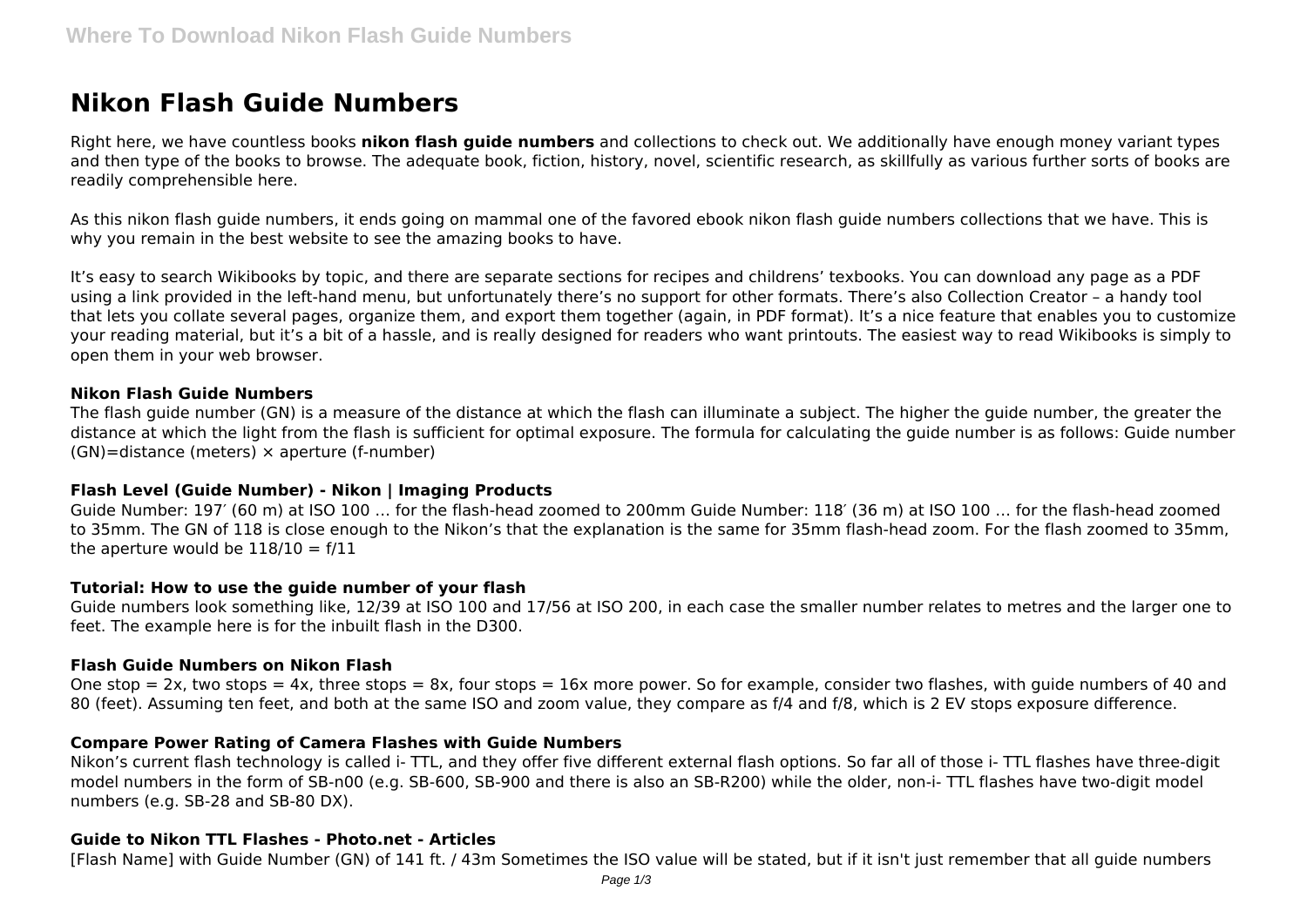are calculated at ISO 100. The only value ever reported as the guide number is the flash to subject distance in both feet and meters.

## **Flash Guide Number - The Digital SLR Guide**

Guide Number is a solution to deal with the Inverse Square Law. Flash intensity falls off with distance. Guide Number (GN) is a numerical method used to determine exposure of direct flash for Manual flash power levels, to automatically deal with the Inverse Square Law, making the math be trivial.

## **Understanding Camera Flash Guide Numbers, plus GN Calculator**

Hi all - I'm trying to make sense of how to use flash guide numbers with a speedlight (Nikon SB-5000) and have a few questions. 1. Guide number and zoom head: Per the manual, the GN (113 feet) is for "35mm zoom head." The manual doesn't have a chart with values at other zoom levels, etc., just the one spec.

## **Using guide numbers with speedlight: Beginners Questions ...**

GN = Subject Distance from Flash Source x f/Stop. Guide numbers are based on a simple mathematical equation that states: the light output of an electronic flash is equal to the distance of the flash unit from the subject multiplied by the lens aperture, or f/stop.

## **Understanding Guide Numbers | B&H Explora**

The guide number here (full power setting, ISO 100, and normal-angle coverage) is 37 for calculations made in meters (yellow arrow) and 120 for feet (orange). For instance, on the foot scale, f /4  $\times$  30 ft = 120, as do both f /8  $\times$  15 ft and f /16  $\times$  7.5 ft. In meters, f /1.4  $\times$  26 m = 37 as do f /22  $\times$ 1.7 m and every combination between.

## **Guide number - Wikipedia**

Metz is giving you a guide number of 64 that is calculated with the flash head zoomed out to its narrowest angle of view. A flash will have a different guide number for each zoom level. -- hide signature --

## **WHAT IS the guide number at ISO 100 for Nikon SB910 ...**

It was Nikon's best flash until the complex SB-900 arrived in 2008. THe SB-800 works with every Nikon camera made for the past 40 years. It's the only flash, along with the almost identical SB-600, that works properly with the D70 and the new i-TTL exposure system. I have a page comparing the SB-600 and SB-800 here.

## **Nikon SB-800 SB800 - Ken Rockwell**

1-1/128 in 1/3 stops, except no steps between full and 1/2 power. If you want 1/3 stops between full and half, set it at MENU > [M]. GN (Guidenumber) In this mode, if you tell the SB-700 how far away is your subject, it will calculate and use the correct manual power level for you.

## **Nikon SB-700 - Ken Rockwell**

The Nikon SB-300 AF Speedlight is a compact Speedlight flash for D-SLR and hot-shoe equipped COOLPIX cameras. ... Guide Number. 18 m/59 ft. (at ISO 100) Lens Coverage. 18/27 to 200mm (DX/FX-format, Automatic mode) Bounce Function (Tilt)

# **Nikon SB-300 AF Speedlight | Speedlight Flash for Nikon D ...**

Guide Number of 30/98 [ISO100,m/ft], 42/138 [ISO200,m/ft] (at 35mm zoom) Auto zoom of 24 to 85mm, extendable to 14mm with built-in wide-flash